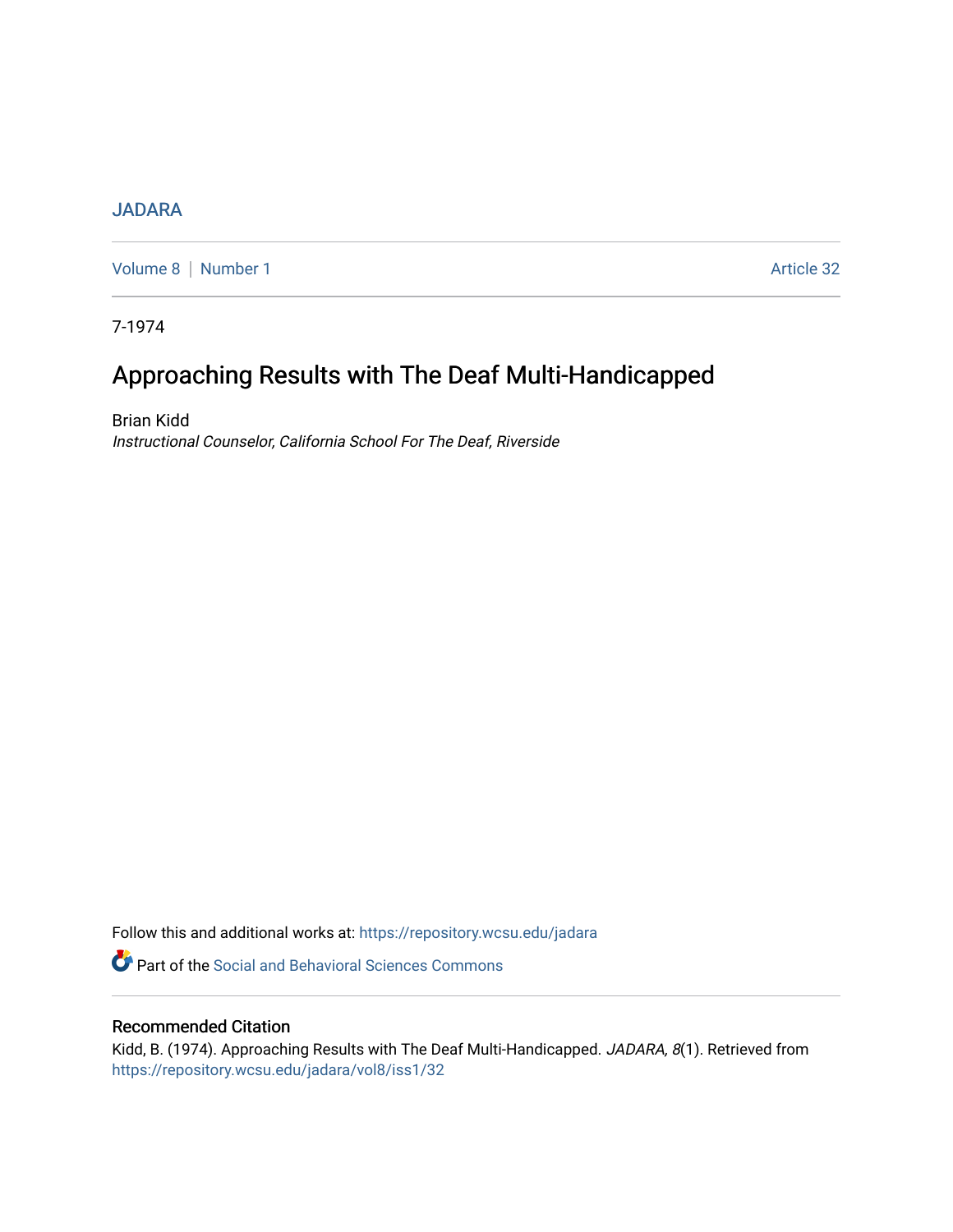# APPROACHING RESULTS WITH THE DEAF MULTI-HANDICAPPED

### BRIAN KIDD, Instructional Counselor, California School for the Deaf, Riverside

Deaf persons whose handicaps include mental retardation and/or behavioral problems present a very real challenge to vocational counselors. These clients often exhibit inappropriate social behaviors which discount their vocational skills. With these cases the counselor's role becomes one of changing dysfunctional social behaviors while developing vocational skills.

In helping the client acquire behaviors that are employable, the counselor must utilize therapeutic methods that are consistent with the client's cognitive abilities. Psychoanalytic and existential models assume the client's insight into his problem will affect a change in behavior. Application of these insight models have as yet achieved tenuous results with retarded populations.

Positive results with the retarded have, however, been achieved using behavior modification methods (Hall & Borden, 67; Eveslage & Buchmann, 73). In this model changing observable behavior precedes a concern for the client's insight into the origins of his problem. Behaviorism assumes that an individual's behavior is a function of stimulus in the environment that triggers, reinforces, and conditions behavior. The counselor's role therefore, is to identify the behavior to be changed, note the conditions under which the behavior occurs, and then select and apply a reinforcer or punisher which will affect a change in the behavior.

Regrettably, the vocational counselor's opportunities for direct observation, recording, and application of reinforcement are restricted by the nature of his position. The counselor's priorities are such that the time available for direct supervision of the client is limited. Given these constraints, in order to use behavior modification effectively, the counselor must generate methods of indirectly managing the client's environment.

As an environment manager the counselor can create a network of surrogate counselors in the client's home, work, and work settings by teaching behavior modifi cation technics to parents, peers, and employers. The roles of each surrogate coun selor can be delineated in contract form with or without the client's sanction. The contract merely states that certain rewards will be given for appropriate behaviors and that punishments will be given for inappropriate behaviors. These contracts should be of a specified duration, to be re-negotiated at regular intervals.

Managing the client's environment through contracting is but one of many strategies available to the creative counselor. As a method of intervention, environment managing extends beyond the forty-five minute counseling session and into the client's home, school, and work environments. The results of this extended

116

1